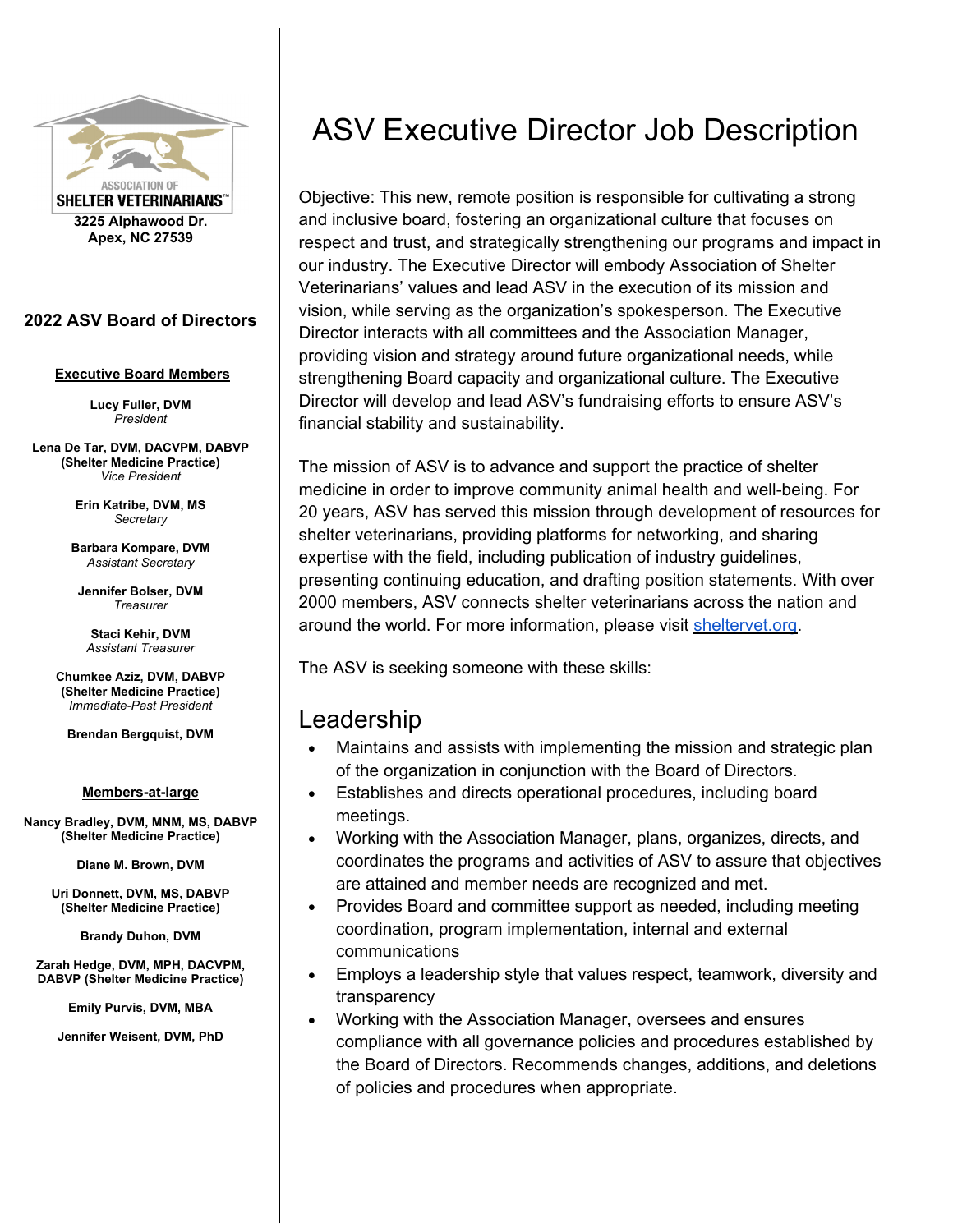### Financial

- Develops an annual comprehensive fundraising plan. Leads fundraising efforts for ASV, including from the following sources: high level donors, grants, sponsorships (private, corporate, non-profit) and other sources of revenue to supplement membership fees.
- In concert with the Board of Directors and Association Manager, develops and executes comprehensive marketing, branding, and development strategies that enhance revenue from individual donors, foundations, and corporations and effectively promote ASV programs and services.
- Prepares an annual budget in conjunction with the Association Manager and the Finance Committee. Operates within the limits of the total approved budget and informs the Board of the quarterly status of the organization's financial position.

#### Membership Relations

- Builds organizational membership and member engagement to maximize overall impact.
- Annually, assesses member engagement, retention, satisfaction and benefits through surveys and analysis of membership data. Develops and oversees the implementation of member recruitment strategies.
- Stays abreast of membership association best practices through engagement with state and national associations.

# Board Development

- Sustains and strengthens all board functions including meetings, policy compliance, committee work, etc.
- Conducts, analyzes and shares highlights of annual board evaluations, individual board member evaluations and exit interviews.
- Recognizes need for and instigates processes for organizational development (board development, strategic planning, revamping structure of BOD meetings, recognition of bandwidth, board culture, etc)
- Succession planning for the Board of Directors and the Executive Board. Works with the Board and the DEI Committee to maintain a diverse and inclusive Board of Directors representative of its membership, the community that is engaged and able to leverage and secure resources for the organization.
- Serves as the Human Resources lead for ASV, including personnel management
- Facilitates and participates in board and executive board meetings.

# **Communication**

- Serves as a representative and spokesperson of ASV.
- Keeps current on the national pulse of sheltering to ensure ASV is relevant and remains a part of national-level conversations
- Cultivates effective relationships and strategic partnerships with community and business leaders, stakeholders, media, relevant professional organizations, present and future donors, and anyone who can further the mission of the organization.